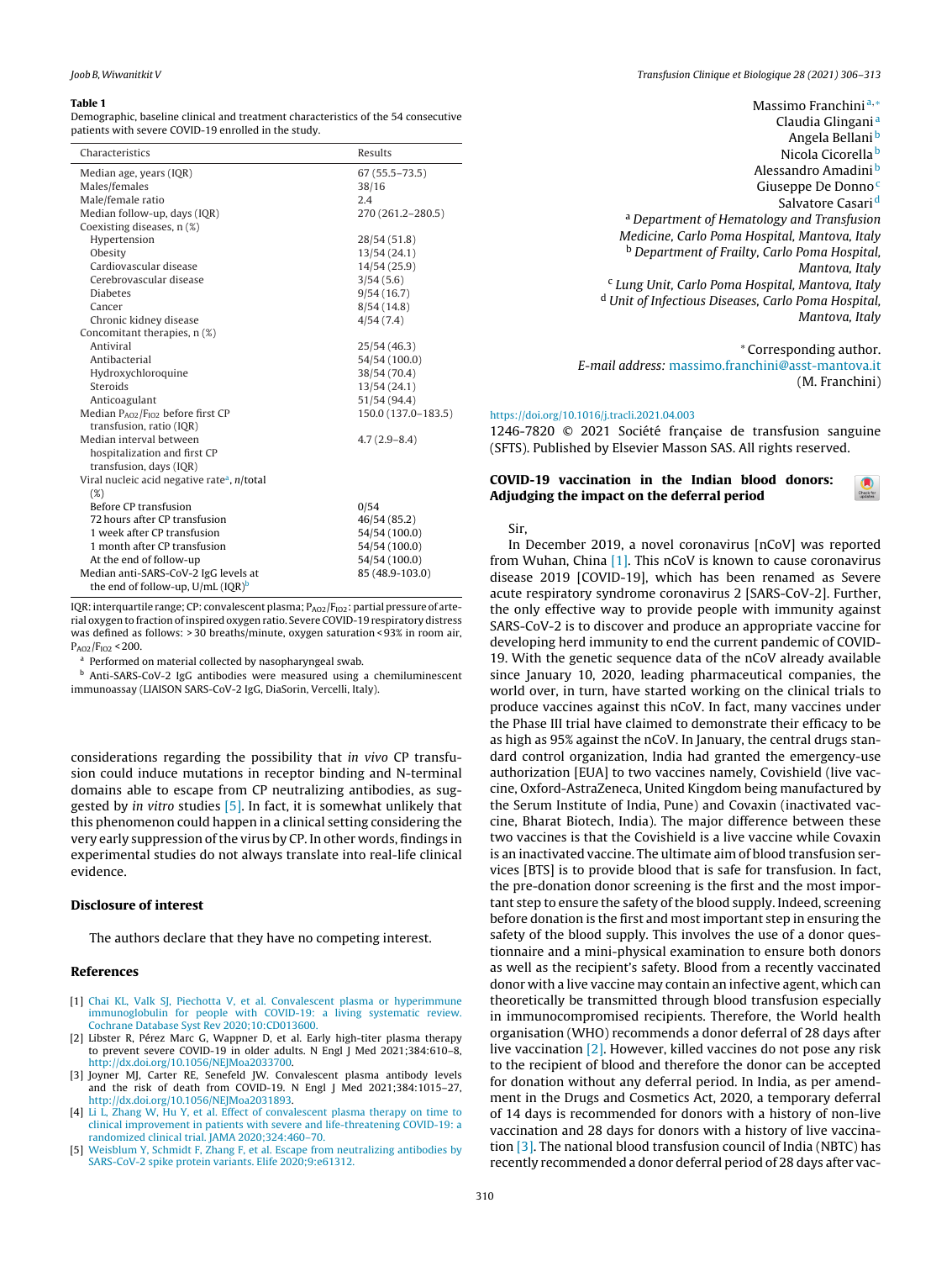#### <span id="page-1-0"></span>**Table 1**

Donor deferral period after COVID-19 vaccination practiced in different countries.

| Name of the country      | Donor deferral<br>after live COVID-19<br>vaccine | Donor deferral after<br>inactivated COVID-19<br>vaccine |
|--------------------------|--------------------------------------------------|---------------------------------------------------------|
| <b>USA</b> [5]           | 14 days                                          | Nil                                                     |
| <b>UK [6]</b>            | 28 days                                          | 7 days                                                  |
| Canada <sup>[7]</sup>    | Nil                                              | Nil                                                     |
| European Union [8]       | 28 days                                          | Nil                                                     |
| Australia <sup>[9]</sup> | 7 days                                           | 7 days                                                  |
| Singapore [10]           | 28 days                                          | 3 days                                                  |
| India $[4]$              | 28 days                                          | 28 days                                                 |

cination against COVID-19 [4]. Depending upon the type of vaccine administered against COVID-19, different countries have adopted different deferral periods [5–10] as enlisted in Table 1. Most of the countries offer no deferral period for the donors who have been administered an inactivated vaccine against COVID-19. However, as per the current protocol in India, both Covishield and Covaxin have a 2-dose regimen, in which the doses are administered 4 weeks apart. Therefore, anyone undergoing vaccination against COVID-19 is essentially deferred for 28 days after the last dose. Now, based on priorities for the high-risk groups of infection and transmission, such as elderliness, healthcare workers, taskforce distribution phase plans, including the government commitment, we have an upcoming mass vaccination program to roll out in India. Hence, the deferral period of 28 days from the last dose could essentially result in a massive reduction in the number of eligible blood donors. This will further compromise the blood supply management, which has already been disrupted due to the COVID-19 pandemic itself [11].

Additionally, the primary route of transmission of COVID-19 is the respiratory route  $[12,13]$ . No case of transfusion-transmitted COVID-19 case has been reported thus far. In fact, in a reported case, a recipient was transfused platelet concentrate obtained from a confirmed case of COVID-19 donor and still, the recipient remained negative for the COVID-19 disease [14]. Therefore, in line with current scientific data, the risk of transfusion transmission of COVID-19 is only theoretical. Consequently, the 28-day deferral period adopted by NBTC in India is not only unjustified but also unacceptable. Therefore, we propose a thorough review and modifications of the same, bearing in mind, the discussion with the experts in order to frame an effective strategy, both for now as well as a measure of pandemic preparedness for future use [15]. Another area that warrants immediate attention is the effectiveness of these two vaccines against emerging new variants of nCoV such as, 501Y.V2 (South Africa) and B.1.1.7 (United Kingdom).

## **Research involving human participants and/or animals**

Human participants.

# **Informed consent**

As per our department policy an informed consent is obtained from all the donors prior to their whole blood donation in accordance to our standard operating protocol.

### **Ethical approval**

All procedures performed in studies involving human participants were in accordance with the ethical standards of the institutional ethics committee and with the 1964 Helsinki declaration and its later amendments or comparable ethical standards.

# **Funding**

No funding was received for this study.

### **Authors' contributions**

Naveen Bansal contributed to the literature search, data compilation, manuscript preparation, editing and review, while Manish Raturi contributed to the conceptual design, literature search, manuscript preparation, editing, review as well as being the guarantor who takes the complete responsibility for the integrity of the work done as a whole right from it's inception to the published article.

#### **Disclosure of interest**

The authors declare that they have no competing interest.

## **References**

- [1] Sahu KK, Mishra AK, Raturi M, Lal A. Current perspectives of convalescent plasma therapy in COVID-19. Acta Biomed 2020;91:e2020175, [http://dx.doi.org/10.23750/abm.v91i4](dx.doi.org/10.23750/abm.v91i4) [Published 2020 Nov 10. [https://www.](https://www.mattioli1885journals.com/index.php/actabiomedica/article/view/10681) [mattioli1885journals.com/index.php/actabiomedica/article/view/10681\]](https://www.mattioli1885journals.com/index.php/actabiomedica/article/view/10681).
- [2] World Health Organization. Guidelines for assessing donor suitability for blood donation; 2012. Available from: [https://www.who.int/](https://www.who.int/bloodsafety/publications/guide_selection_assessing_suitability.pdf) [bloodsafety/publications/guide](https://www.who.int/bloodsafety/publications/guide_selection_assessing_suitability.pdf)\_selection\_assessing\_suitability.pdf [Last accessed 2021-3-28].
- [3] Central Drugs Standards Control Organization. Ministry of Health and Family Welfare, Government of India; Amendment in Part X B & Part XII B pertains to Blood Centre and blood components; 2020. Available from: [https://www.cdsco.gov.in/opencms/opencms/system/modules/CDSCO.WEB/](https://www.cdsco.gov.in/opencms/opencms/system/modules/CDSCO.WEB/elements/download_file_division.jsp?num_id=NTc2MQ) [elements/download](https://www.cdsco.gov.in/opencms/opencms/system/modules/CDSCO.WEB/elements/download_file_division.jsp?num_id=NTc2MQ) file division.jsp?num id=NTc2MQ [Last accessed 2021-3-27].
- [4] National Blood Transfusion Council of India. Ministry of Health and Family Welfare, Government of India; Deferral criteria for blood donation post COVID-19 vaccination; 2021. Available from: [https://www.science.thewire.](https://www.science.thewire.in/health/no-blood-donation-for-28-days-after-last-jab-of-covid-19-vaccine-order) [in/health/no-blood-donation-for-28-days-after-last-jab-of-covid-19-vaccine](https://www.science.thewire.in/health/no-blood-donation-for-28-days-after-last-jab-of-covid-19-vaccine-order)[order](https://www.science.thewire.in/health/no-blood-donation-for-28-days-after-last-jab-of-covid-19-vaccine-order) [Last accessed 2021-3-28].
- [5] American Association of Blood Banks. Updated information on donation of CPP, blood components and HCT/ Ps during the COVID-19 pandemic; 2021. Available from: [https://www.aabb.org/docs/default](https://www.aabb.org/docs/default-source/default-document-library/regulatory/summary-of-blood-donor-deferral-following-covid-19-vaccine-and-ccp-transfusion.pdf?sfvrsn=91eddb5d_2)[source/default-document-library/regulatory/summary-of-blood-donor](https://www.aabb.org/docs/default-source/default-document-library/regulatory/summary-of-blood-donor-deferral-following-covid-19-vaccine-and-ccp-transfusion.pdf?sfvrsn=91eddb5d_2)[deferral-following-covid-19-vaccine-and-ccp-transfusion.pdf?sfvrsn=](https://www.aabb.org/docs/default-source/default-document-library/regulatory/summary-of-blood-donor-deferral-following-covid-19-vaccine-and-ccp-transfusion.pdf?sfvrsn=91eddb5d_2) [91eddb5d](https://www.aabb.org/docs/default-source/default-document-library/regulatory/summary-of-blood-donor-deferral-following-covid-19-vaccine-and-ccp-transfusion.pdf?sfvrsn=91eddb5d_2)<sub>-2</sub> [Last accessed 2021-3-27].
- [6] Joint UK BTS Professional Advisory Council. COVID-19 Vaccine Applies to ALL the Tissue and Cells Donor Selection Guidelines; 2020. Available from: [https://www.transfusionguidelines.org/document-library/change](https://www.transfusionguidelines.org/document-library/change-notifications/change-notifications-issued-in-2020)[notifications/change-notifications-issued-in-2020](https://www.transfusionguidelines.org/document-library/change-notifications/change-notifications-issued-in-2020) [Last Accessed 2021-3-28].
- [7] COVID-19 Vaccines. Canadian blood services; 2021. Available from: <https://www.blood.ca/en/employees/vaccines> [Last Accessed 2021-3-28].
- [8] European Centre for Disease Prevention Control. Coronavirus disease 2019 (COVID-19) and supply of substances of human origin in the EU/EEA - second update; 2021. Available from: [https://www.ecdc.europa.](https://www.ecdc.europa.eu/sites/default/files/documents/covid-19-supply-substances-human-origin-second-update.pdf) [eu/sites/default/files/documents/covid-19-supply-substances-human-origin](https://www.ecdc.europa.eu/sites/default/files/documents/covid-19-supply-substances-human-origin-second-update.pdf)[second-update.pdf](https://www.ecdc.europa.eu/sites/default/files/documents/covid-19-supply-substances-human-origin-second-update.pdf) [Last accessed 2021-3-28].
- [9] Australian Red Cross Lifeblood; 2021. Available from: <https://www.lifeblood.com.au/coronavirus-update> [Last Accessed 2021-3-28].
- [10] COVID-19 vaccine blood donation. Health Sciences Authority Singapore; 2021. Available from: <https://www.hsa.gov.sg/blood-donation/covid-19-vaccine> [Last Accessed 2021-3-28].
- [11] [Raturi](http://refhub.elsevier.com/S1246-7820(21)00079-3/sbref0190) [M,](http://refhub.elsevier.com/S1246-7820(21)00079-3/sbref0190) [Kusum](http://refhub.elsevier.com/S1246-7820(21)00079-3/sbref0190) [A.](http://refhub.elsevier.com/S1246-7820(21)00079-3/sbref0190) [The](http://refhub.elsevier.com/S1246-7820(21)00079-3/sbref0190) [blood](http://refhub.elsevier.com/S1246-7820(21)00079-3/sbref0190) [supply](http://refhub.elsevier.com/S1246-7820(21)00079-3/sbref0190) [management](http://refhub.elsevier.com/S1246-7820(21)00079-3/sbref0190) [amid](http://refhub.elsevier.com/S1246-7820(21)00079-3/sbref0190) [the](http://refhub.elsevier.com/S1246-7820(21)00079-3/sbref0190) [COVID-19](http://refhub.elsevier.com/S1246-7820(21)00079-3/sbref0190) [out](http://refhub.elsevier.com/S1246-7820(21)00079-3/sbref0190)[break.](http://refhub.elsevier.com/S1246-7820(21)00079-3/sbref0190) [Transfus](http://refhub.elsevier.com/S1246-7820(21)00079-3/sbref0190) [Clin](http://refhub.elsevier.com/S1246-7820(21)00079-3/sbref0190) [Biol](http://refhub.elsevier.com/S1246-7820(21)00079-3/sbref0190) [2020;27:147–51.](http://refhub.elsevier.com/S1246-7820(21)00079-3/sbref0190)
- [12] World Health Organization. Interim Guidance on Maintaining a safe and adequate blood supply and collecting convalescent plasma in the context of the COVID-19 pandemic; 2021. Available from: [https://www.who.int/](https://www.who.int/publications/i/item/WHO-2019-nCoV-BloodSupply-2021-1) [publications/i/item/WHO-2019-nCoV-BloodSupply-2021-1](https://www.who.int/publications/i/item/WHO-2019-nCoV-BloodSupply-2021-1) [Last accessed 2021-3-28].
- [13] [Raturi](http://refhub.elsevier.com/S1246-7820(21)00079-3/sbref0135) M, Kusum [A.](http://refhub.elsevier.com/S1246-7820(21)00079-3/sbref0135) [The](http://refhub.elsevier.com/S1246-7820(21)00079-3/sbref0135) [active](http://refhub.elsevier.com/S1246-7820(21)00079-3/sbref0135) [role](http://refhub.elsevier.com/S1246-7820(21)00079-3/sbref0135) [of](http://refhub.elsevier.com/S1246-7820(21)00079-3/sbref0135) [a](http://refhub.elsevier.com/S1246-7820(21)00079-3/sbref0135) [blood](http://refhub.elsevier.com/S1246-7820(21)00079-3/sbref0135) [center](http://refhub.elsevier.com/S1246-7820(21)00079-3/sbref0135) [in](http://refhub.elsevier.com/S1246-7820(21)00079-3/sbref0135) [outpacing](http://refhub.elsevier.com/S1246-7820(21)00079-3/sbref0135) [the](http://refhub.elsevier.com/S1246-7820(21)00079-3/sbref0135) [transfusion](http://refhub.elsevier.com/S1246-7820(21)00079-3/sbref0135) [transmission](http://refhub.elsevier.com/S1246-7820(21)00079-3/sbref0135) [of](http://refhub.elsevier.com/S1246-7820(21)00079-3/sbref0135) [COVID-19.](http://refhub.elsevier.com/S1246-7820(21)00079-3/sbref0135) [Transfus](http://refhub.elsevier.com/S1246-7820(21)00079-3/sbref0135) [Clin](http://refhub.elsevier.com/S1246-7820(21)00079-3/sbref0135) [Biol](http://refhub.elsevier.com/S1246-7820(21)00079-3/sbref0135) [2020;27:96–7.](http://refhub.elsevier.com/S1246-7820(21)00079-3/sbref0135)
- [14] Cho HJ, Koo JW, Roh SK, et al. COVID-19 transmission and blood transfusion: a case report. J Infect Public Health 2020;13:1678–9, [http://dx.doi.org/10.1016/j.jiph.2020.05.001](dx.doi.org/10.1016/j.jiph.2020.05.001).
- [15] [Das](http://refhub.elsevier.com/S1246-7820(21)00079-3/sbref0200) [K,](http://refhub.elsevier.com/S1246-7820(21)00079-3/sbref0200) [Raturi](http://refhub.elsevier.com/S1246-7820(21)00079-3/sbref0200) [M,](http://refhub.elsevier.com/S1246-7820(21)00079-3/sbref0200) [Agrawal](http://refhub.elsevier.com/S1246-7820(21)00079-3/sbref0200) [N,](http://refhub.elsevier.com/S1246-7820(21)00079-3/sbref0200) [Kala](http://refhub.elsevier.com/S1246-7820(21)00079-3/sbref0200) [M,](http://refhub.elsevier.com/S1246-7820(21)00079-3/sbref0200) [Kusum](http://refhub.elsevier.com/S1246-7820(21)00079-3/sbref0200) [A.](http://refhub.elsevier.com/S1246-7820(21)00079-3/sbref0200) [Indian](http://refhub.elsevier.com/S1246-7820(21)00079-3/sbref0200) [blood](http://refhub.elsevier.com/S1246-7820(21)00079-3/sbref0200) [donor](http://refhub.elsevier.com/S1246-7820(21)00079-3/sbref0200) [selection](http://refhub.elsevier.com/S1246-7820(21)00079-3/sbref0200) [guidelines:](http://refhub.elsevier.com/S1246-7820(21)00079-3/sbref0200) [review](http://refhub.elsevier.com/S1246-7820(21)00079-3/sbref0200) [in](http://refhub.elsevier.com/S1246-7820(21)00079-3/sbref0200) [the](http://refhub.elsevier.com/S1246-7820(21)00079-3/sbref0200) [context](http://refhub.elsevier.com/S1246-7820(21)00079-3/sbref0200) [of](http://refhub.elsevier.com/S1246-7820(21)00079-3/sbref0200) [the](http://refhub.elsevier.com/S1246-7820(21)00079-3/sbref0200) [ongoing](http://refhub.elsevier.com/S1246-7820(21)00079-3/sbref0200) [COVID-19](http://refhub.elsevier.com/S1246-7820(21)00079-3/sbref0200) [pandemic.](http://refhub.elsevier.com/S1246-7820(21)00079-3/sbref0200) [Transfus](http://refhub.elsevier.com/S1246-7820(21)00079-3/sbref0200) [Clin](http://refhub.elsevier.com/S1246-7820(21)00079-3/sbref0200) [Biol](http://refhub.elsevier.com/S1246-7820(21)00079-3/sbref0200) [2021;28:213–6.](http://refhub.elsevier.com/S1246-7820(21)00079-3/sbref0200)

N. B[a](#page-2-0)nsal<sup>a</sup> M. Raturi<sup>[b](#page-2-0),[∗](#page-2-0)</sup>